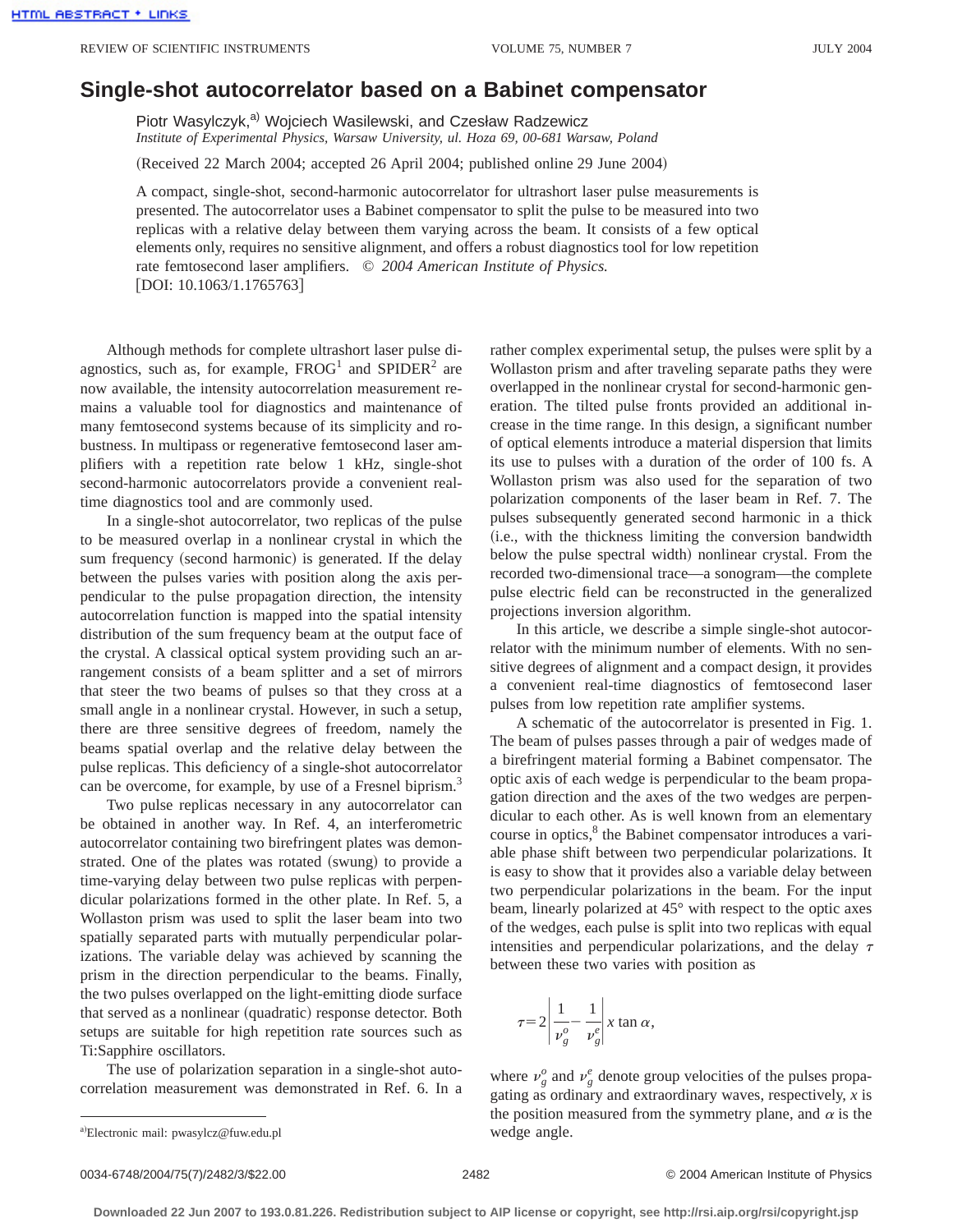

FIG. 1. A single shot autocorrelator based on a Babinet compensator. A set of two birefringent wedges with perpendicular optic axes (indicated by arrows) provides a delay between two pulse replicas that varies linearly with position *x*. Second-harmonic intensity  $I_{SH}$  distribution generated in type-II process in the nonlinear crystal is proportional to the intensity autocorrelation.

If the two pulses fall on a nonlinear crystal cut for type-II second-harmonic generation (and oriented in such a way that one pulse propagates as an ordinary and the other as an extraordinary wave), the resulting spatial distribution (along the  $x$  direction) of the sum frequency is proportional to the intensity autocorrelation.

In our autocorrelator, the wedges were made of calcite with the angle  $\alpha=7^{\circ}$  which gives a 148 fs/mm delay at 800 nm measured at the output face of the nonlinear crystal. In order to increase the sensitivity of the device, a thin fused silica cylindrical lens of 100 mm focal length was placed in front of the wedges and focused the beams to a line along the *x* direction on a 100  $\mu$ m thick type-II beta-barium borate  $(BBO)$  crystal placed just after the wedges. The second harmonic generated in the crystal was spectrally filtered with a color glass filter to remove the fundamental wave and the crystal output surface was imaged with a spherical lens (*f*  $=100 \text{ mm}$ ) on a charge coupled device (CCD) camera connected to an eight-bit frame grabber in a personal computer.

Time calibration of the autocorrelator can be easily deduced from the calculated delay versus the position at the output face of the crystal and the magnification of the imaging lens. We have chosen another direct method of calibration in which the knowledge of the magnification factor is not required. A crystalline quartz plane-parallel plate of a known thickness  $(1.4 \text{ mm in our case})$  was placed in the input beam. The plate had the optic axis parallel to its surface and the autocorrelation trace was recorded for two orientations of the optic axis:  $45^{\circ}$  and  $-45^{\circ}$  relative to the laser beam polarization (i.e., parallel and perpendicular to the  $x$ direction). The two measurements differ by  $\Delta \tau = 2|L/v_g^o$  $-L/\nu_g^e$  in an additional delay introduced between the two pulses by the plate, where  $v_g^o$  and  $v_g^e$  are group velocities of ordinary and extraordinary waves in quartz and *L* is the plate thickness. This delay results in the shift of the autocorrelation trace by  $\Delta \tau = 83$  fs, as calculated for our plate, and this value was used for calibration.

To test the setup performance, we used our autocorrelator to measure 800 nm pulses from a commercial kilohertz regenerative amplifier (Alpha 1000, BMI, France) seeded with a home-built Ti:Sapphire oscillator. We also measured the same pulses with a scanning autocorrelator with a stepper motor driven translation stage and a 100  $\mu$ m thick type-I BBO. The results of both measurements are presented in



FIG. 2. Intensity autocorrelation of 55 fs laser pulses from a regenerative amplifier measured with the new single-shot autocorrelator (open circles) and with a standard scanning second-harmonic autocorrelator (filled squares).

Fig. 2. The overall agreement of the measured autocorrelation shapes is good. The small discrepancy present in the low intensity wings may result from the spectral phase accumulated in different optical components (e.g., neutral density filters) used in the two measurements.

For a given birefringent material, the time range of the autocorrelator is given by the wedge angle and the crystal size. With a fixed aperture of the nonlinear crystal, the maximum delay is proportional to the tangent of the wedge angle and thus to the total thickness of the wedges set. On the other hand, the time resolution is determined by diffraction effects in the nonlinear crystal and the resolution of the imaging part (the imaging lens and the camera), the latter being dominant in our setup.

We chose the wedge angle so as to obtain the delay range of about 800 fs with 5 mm BBO crystal aperture. One has to remember that the Babinet compensator itself introduces spectral phase leading to pulse distortion. We have estimated that in our setup, pulse lengthening is approximately 0.1% for transform limited Gaussian 55 fs full width at half maximum (FWHM) pulses and does not exceed 6% in the case of 20 fs pulses. For even shorter pulses, the smaller wedge angle may be chosen to maintain the pulse distortion at the desired level and still provide the necessary time range. We have derived a useful ''rule of thumb'' for Gaussian transform limited pulses and for calcite wedges. It reads that if 2% lengthening of the measured pulse is acceptable then the ratio (autocorrelator delay range)/(pulse duration FWHM) is equal to pulse duration (FWHM) given in fs.

It is worth stressing that our autocorrelator exhibits very little sensitivity both to the alignment of its components and to the input beam direction. If the incident beam of pulses is tilted, this will only affect the autocorrelator delay calibration. We calculated that for a tilt as large as 5° in any direction, the delay calibration changes less than 3%.

The idea of polarization separation can be applied to the construction of an even simpler autocorrelator in which twophoton absorption in a suitable material (e.g., dye) replaces second-harmonic generation in a nonlinear crystal as the method providing the necessary detection scheme with a quadratic response in the light intensity. A possible construc